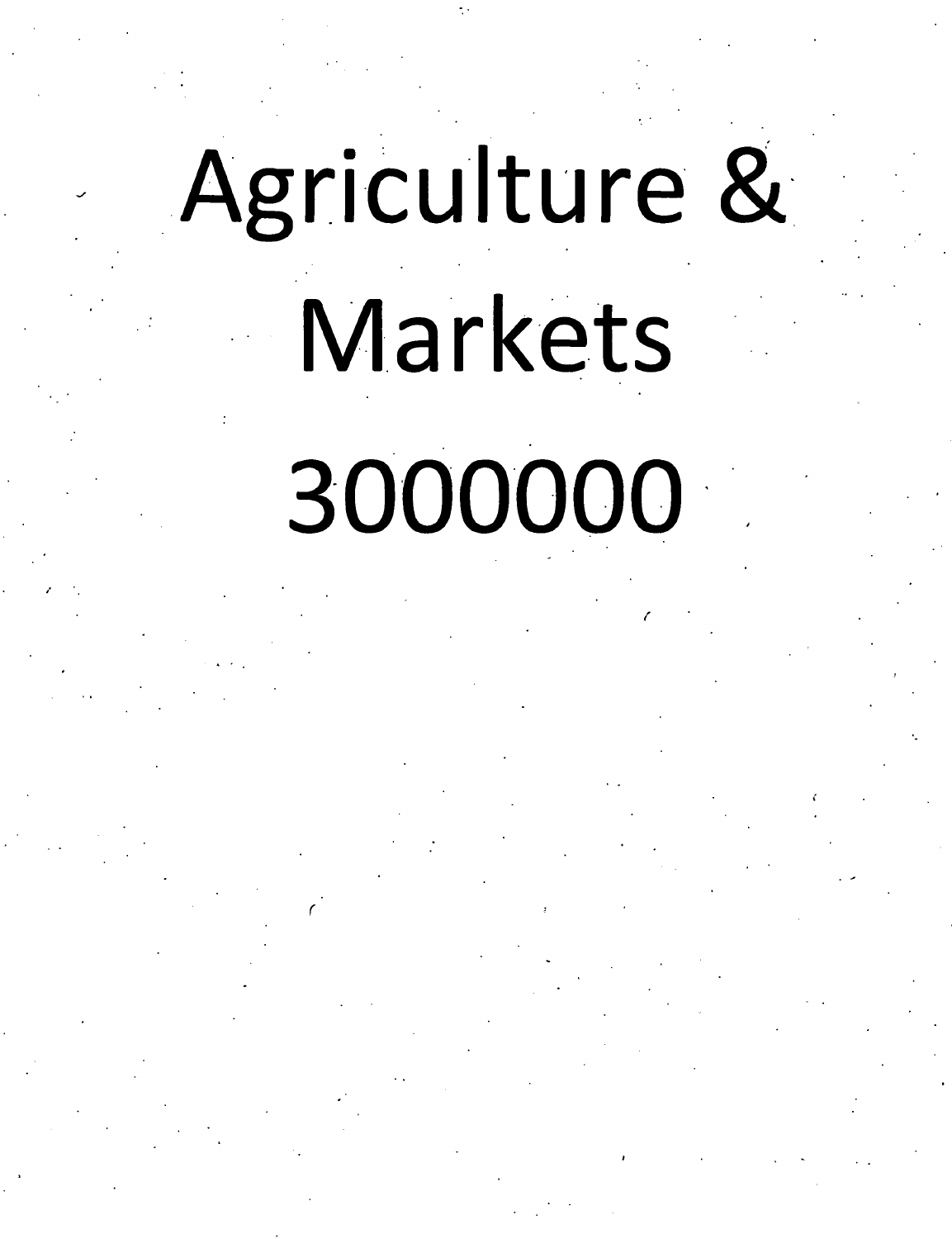### **FORM B**

## New York State Consultant Services **Contractor's Annual Employment Report**

Report Period; April 1,2019 to March 31,2020

| Contracting State Agency Name: NYS Department of Agriculture and Markets       |                              |                                    |                           |
|--------------------------------------------------------------------------------|------------------------------|------------------------------------|---------------------------|
| Contract Number: C011752                                                       |                              | <b>Agency Business Unit: AGM01</b> |                           |
| Contract Term: 10/1/19<br>to 9/30/20                                           |                              | Agency Department ID: 3000000      |                           |
| <b>Contractor Name: Cortland County Soil and Water Conservation District</b>   |                              |                                    |                           |
| Contractor Address: 100 Grange Place, Rm 202, Cortland, NY 13045               |                              |                                    |                           |
| Description of Services Being Provided: Outreach, education, and communication |                              |                                    |                           |
|                                                                                |                              |                                    |                           |
|                                                                                |                              |                                    |                           |
| Scope of Contract (Choose one that best fits):                                 |                              |                                    |                           |
| $\Box$ Analysis<br>$\Box$ Evaluation                                           | Research<br><b>Training</b>  |                                    |                           |
| Data Processing<br>□ Computer Programming                                      |                              | $\Box$ Other IT consulting         |                           |
| Engineering<br>Architect Services                                              | $\Box$ Surveying             | <b>Environmental Services</b>      |                           |
| <b>Health Services</b><br>Mental Health Services                               |                              |                                    |                           |
| Accounting<br>$\Box$ Auditing                                                  | Paralegal<br>$\square$ Legal | <b>Other Consulting</b>            |                           |
|                                                                                | <b>Number of</b>             | <b>Number of</b>                   | <b>Amount Payable</b>     |
| <b>Employment Category</b>                                                     | <b>Employees</b>             | <b>Hours Worked</b>                | <b>Under the Contract</b> |
| <b>Resource Conservationist</b>                                                | 1                            | 560.00                             | \$13,597.78               |
|                                                                                |                              |                                    |                           |
|                                                                                |                              |                                    |                           |
|                                                                                |                              |                                    |                           |
|                                                                                |                              |                                    |                           |
|                                                                                |                              |                                    |                           |
|                                                                                |                              |                                    |                           |
|                                                                                |                              |                                    |                           |
|                                                                                |                              |                                    |                           |
|                                                                                |                              |                                    |                           |
|                                                                                |                              |                                    |                           |
|                                                                                |                              |                                    |                           |
|                                                                                |                              |                                    |                           |
|                                                                                |                              |                                    |                           |
|                                                                                |                              |                                    |                           |
| <b>Total this Page</b>                                                         | 1                            | 560                                | \$13,597.78               |

Name of person who prepared this report: Barbara J Miner

Title: Fiscal Officer Preparer's Signature: \\\\\\\ Date Prepared: 5/15/20

Phone #: 607-756-5991

(Use additional pages, if necessary) example 2 and 2 and 2 and 2 and 2 and 2 and 2 and 2 and 2 and 2 and 2 and 2 and 2 and 2 and 2 and 2 and 2 and 2 and 2 and 2 and 2 and 2 and 2 and 2 and 2 and 2 and 2 and 2 and 2 and 2 a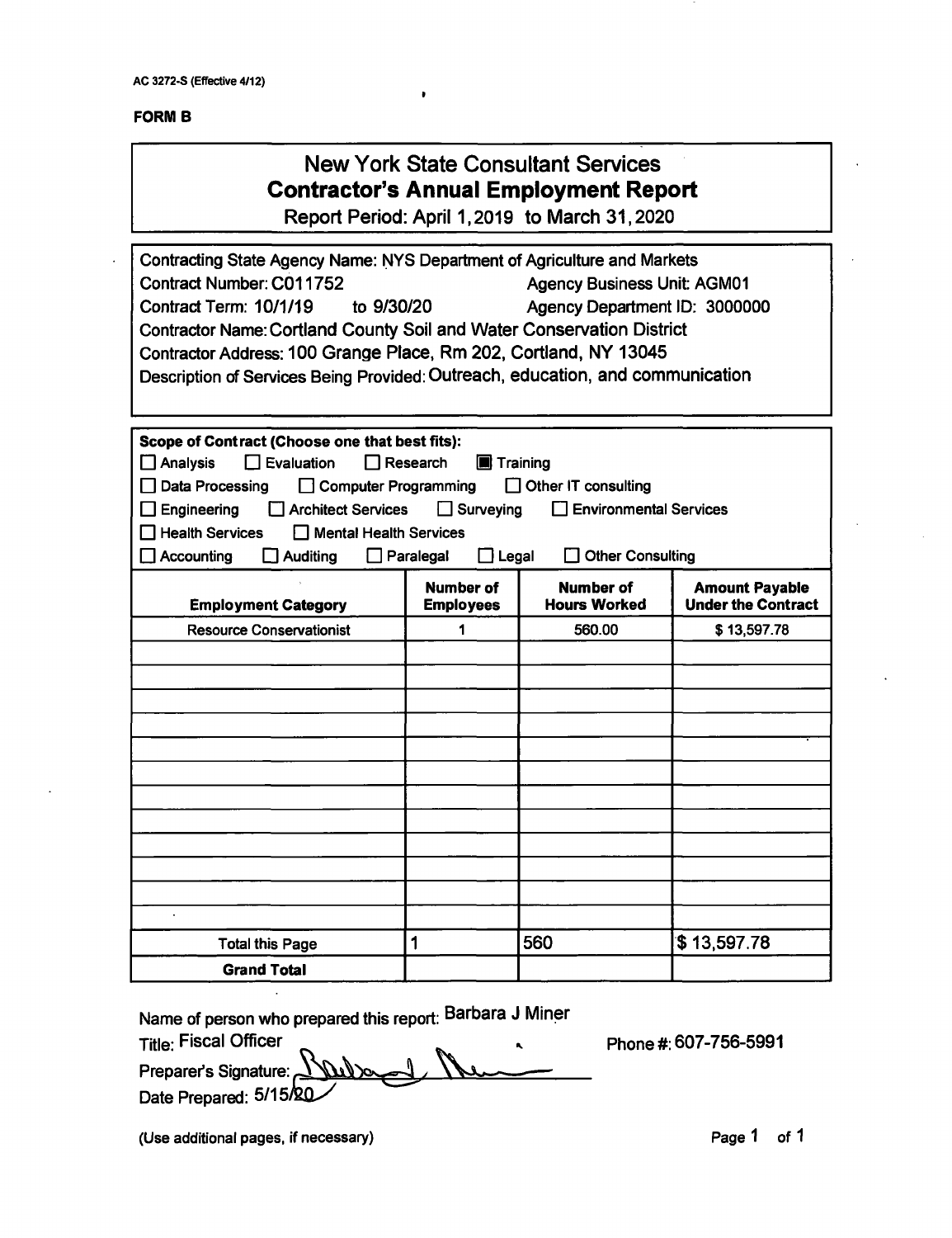### **FORM B**

 $\ddot{\phantom{0}}$ 

### New York State Consultant Services **Contractor's Annual Employment Report**

 $\bar{t}$ 

 $\sum_{\alpha\in\mathbb{Z}}\alpha_{\alpha\beta}$ 

Report Period; April 1, [2019] to March 31, [2020]

| Contracting State Agency Name: Department of Agriculture and<br><b>Markets</b>                                                                                                                                                        |                                      |                                                                                                                                                            |                                                    |
|---------------------------------------------------------------------------------------------------------------------------------------------------------------------------------------------------------------------------------------|--------------------------------------|------------------------------------------------------------------------------------------------------------------------------------------------------------|----------------------------------------------------|
| Contract Number: C011775a (2018-1SWCD)<br>Contract Term: 03/30/2018 to 03/31/2020<br>Contractor Name: Westchester County Soil & Water<br><b>Conservation District</b><br><b>Contractor Address:</b><br>148<br><b>Plains, NY 10601</b> | Martine Avenue,<br>White             | <b>Agency Business Unit: [AGM01]</b><br>Agency Department ID: [3000000]<br>Little Bear Environmental Consulting, LLC<br>960 Post Road, Scarsdale, NY 10583 |                                                    |
| Description of Services Being Provided: Environmental consulting and project management for Croton<br><b>River Hydrilla Control Project</b><br>Scope of Contract (Choose one that best fits):                                         |                                      |                                                                                                                                                            |                                                    |
|                                                                                                                                                                                                                                       | Research                             |                                                                                                                                                            |                                                    |
| <b>Analysis</b><br>Evaluation                                                                                                                                                                                                         |                                      | Training                                                                                                                                                   |                                                    |
| Data Processing                                                                                                                                                                                                                       | <b>Computer Programming</b>          | $\Box$ Other IT consulting                                                                                                                                 |                                                    |
| <b>Architect Services</b><br>Engineering                                                                                                                                                                                              | Surveying                            |                                                                                                                                                            | <b>X Environmental Services</b>                    |
| <b>Health Services</b>                                                                                                                                                                                                                | <b>Mental Health Services</b>        |                                                                                                                                                            |                                                    |
| Accounting<br><b>Auditing</b>                                                                                                                                                                                                         | Paralegal                            | Legal                                                                                                                                                      | <b>Other Consulting</b>                            |
|                                                                                                                                                                                                                                       |                                      |                                                                                                                                                            |                                                    |
| - 55<br><b>Employment Category</b>                                                                                                                                                                                                    | <b>Number of</b><br><b>Employees</b> | <b>Number of</b><br><b>Hours Worked</b>                                                                                                                    | <b>Amount Payable</b><br><b>Under the Contract</b> |
| 19-2041.00                                                                                                                                                                                                                            | 1                                    | 2056                                                                                                                                                       | \$104,095.28                                       |
|                                                                                                                                                                                                                                       |                                      |                                                                                                                                                            |                                                    |
| Total this page                                                                                                                                                                                                                       |                                      |                                                                                                                                                            | \$[104,095.28]                                     |
|                                                                                                                                                                                                                                       |                                      |                                                                                                                                                            |                                                    |
| <b>Grand</b> Total                                                                                                                                                                                                                    |                                      |                                                                                                                                                            | \$[104,095.28]                                     |
| Name of person who prepared this report:<br>Title: Owner                                                                                                                                                                              | Nicole White                         |                                                                                                                                                            | Phone # (518) 944-4021                             |
| Preparer's Signature:<br>Date Prepared: 03/31/2020                                                                                                                                                                                    |                                      |                                                                                                                                                            |                                                    |

 $\hat{\mathcal{A}}$ 

 $\ddot{\phantom{1}}$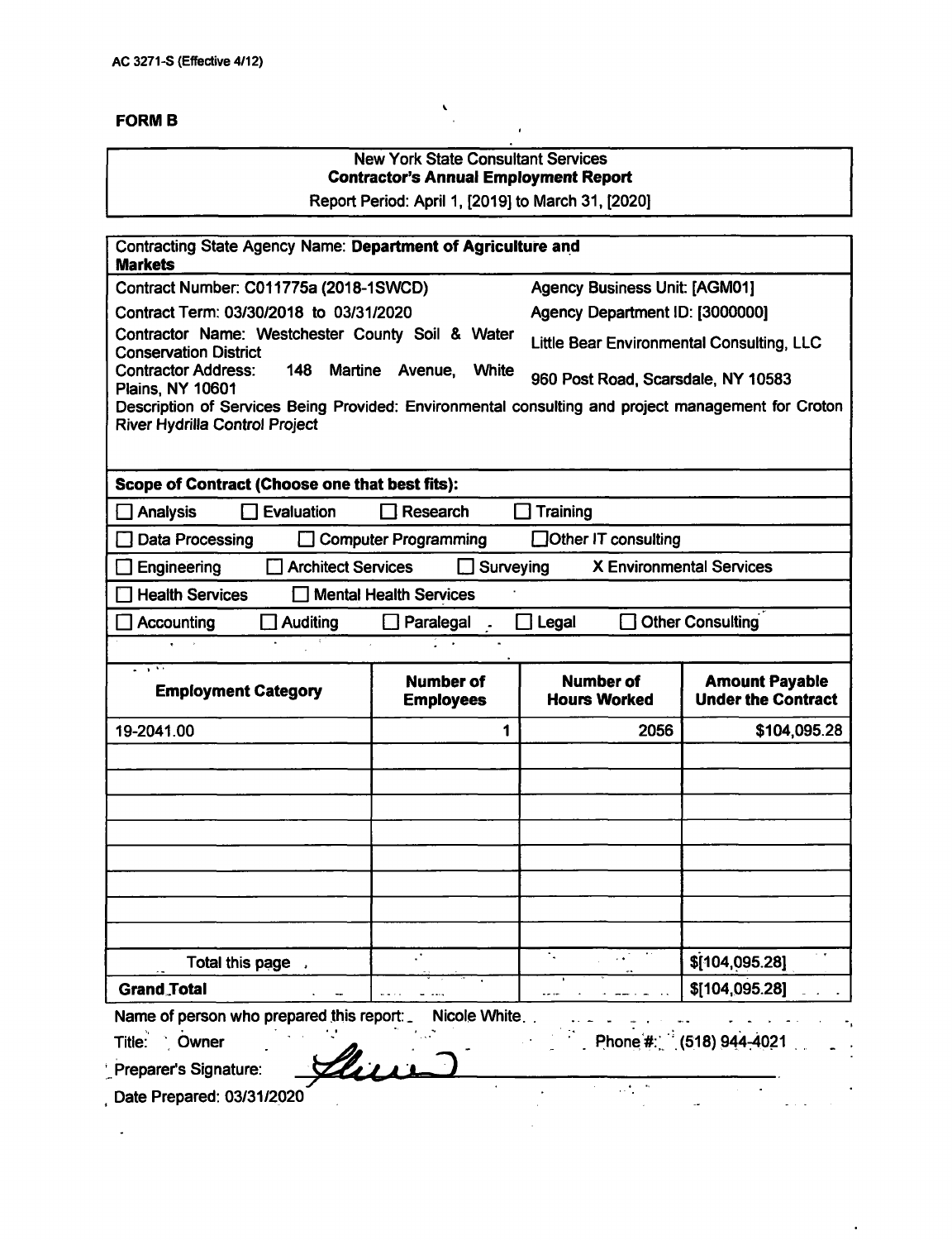### **FORMB .**

|                                                                                                                                                                                                                                                                                                                                                                                                                                                  |                                                                       | <b>New York State Consultant Services</b><br><b>Contractor's Annual Employment Report</b><br>Report Period: April 1, 2019 to March 31, 2020 |             |  |
|--------------------------------------------------------------------------------------------------------------------------------------------------------------------------------------------------------------------------------------------------------------------------------------------------------------------------------------------------------------------------------------------------------------------------------------------------|-----------------------------------------------------------------------|---------------------------------------------------------------------------------------------------------------------------------------------|-------------|--|
| Contracting State Agency Name: NYS Department of Agriculture and Markets<br>Contract Number: C300494<br>Contract Term: 1/1/19<br>to 12/31/23<br>Contractor Name: Upstate Emergency Medicine, Inc.<br>Contractor Address: 750 East Adams Street, Syracuse, NY 13210<br>Description of Services Being Provided: Provide operational, physician, nurse and triage<br>coverage at infirmary for annual NYS Fair held at fairgrounds in Syracuse, NY. |                                                                       | <b>Agency Business Unit: AGM01</b><br>Agency Department ID: 3000000                                                                         |             |  |
| Scope of Contract (Choose one that best fits):<br>Analysis<br>$\Box$ Evaluation<br>Data Processing<br>$\Box$ Computer Programming<br>Engineering<br>Architect Services<br><b>E</b> Health Services<br>$\Box$ Mental Health Services<br>Accounting<br>$\Box$ Auditing                                                                                                                                                                             | Research<br>$\Box$ Surveying<br>$\Box$ Legal<br>$\Box$ Paralegal      | Training<br>$\Box$ Other IT consulting<br><b>Environmental Services</b><br><b>Other Consulting</b>                                          |             |  |
| <b>Amount Payable</b><br><b>Number of</b><br><b>Number of</b><br><b>Under the Contract</b><br><b>Employment Category</b><br><b>Hours Worked</b><br><b>Employees</b>                                                                                                                                                                                                                                                                              |                                                                       |                                                                                                                                             |             |  |
| $\overline{2}$<br>85.75<br>\$4,678.00<br>11-9111.00                                                                                                                                                                                                                                                                                                                                                                                              |                                                                       |                                                                                                                                             |             |  |
| 29-1069.00                                                                                                                                                                                                                                                                                                                                                                                                                                       | 200.50<br>\$32,222.00<br>14<br>198<br>\$11,312.00<br>17<br>29-1141.00 |                                                                                                                                             |             |  |
|                                                                                                                                                                                                                                                                                                                                                                                                                                                  |                                                                       |                                                                                                                                             |             |  |
| \$428.00<br>1<br>7.5<br>29-1171.00<br>390<br>\$17,745.00<br>19<br>29-2041.00                                                                                                                                                                                                                                                                                                                                                                     |                                                                       |                                                                                                                                             |             |  |
|                                                                                                                                                                                                                                                                                                                                                                                                                                                  |                                                                       |                                                                                                                                             |             |  |
| 37-2011.00                                                                                                                                                                                                                                                                                                                                                                                                                                       | 3                                                                     | 125                                                                                                                                         | \$4,209.00  |  |
|                                                                                                                                                                                                                                                                                                                                                                                                                                                  |                                                                       |                                                                                                                                             |             |  |
| <b>Total this Page</b>                                                                                                                                                                                                                                                                                                                                                                                                                           | 56                                                                    | 1006.75                                                                                                                                     | \$70,594.00 |  |

**Name of person who prepared this report: Angela Scalise Title: Accountant** *^ /*

 $\overline{\mathcal{Z}}$ 

3

**Preparer's Signature:**

**Date Prepared:**

**Phone #: 3154644363**

 $\ddot{\phantom{a}}$ 

**(Use additional pages, if necessary)**

 $\mathcal{S}_{I}$ 

**Page 1 of 1,**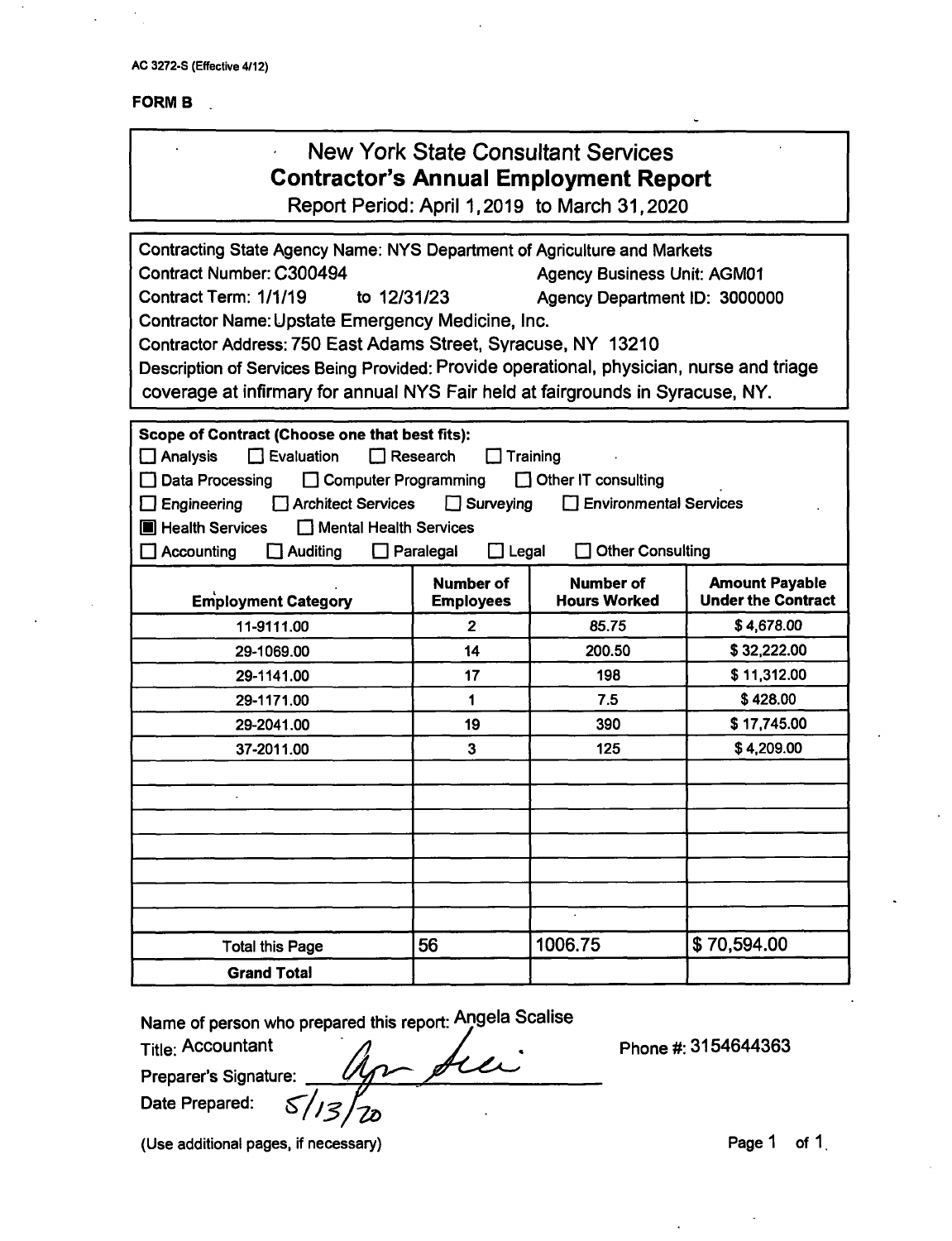### **FORM B**

 $\sim$   $\sim$   $\sim$   $\sim$ 

|                                                                                                                                                                                                                                                                                                                                                                         |                                                                  | <b>New York State Consultant Services</b><br><b>Contractor's Annual Employment Report</b><br>Report Period: April 1, 2019 to March 31, 2020 |                                                    |  |
|-------------------------------------------------------------------------------------------------------------------------------------------------------------------------------------------------------------------------------------------------------------------------------------------------------------------------------------------------------------------------|------------------------------------------------------------------|---------------------------------------------------------------------------------------------------------------------------------------------|----------------------------------------------------|--|
| Contracting State Agency Name: NYS Department of Agriculture and Markets<br><b>Contract Number:</b><br>Contract Term: 1/1/20 20<br>to 12/31/202心<br>Contractor Name: Trace First, Inc.<br>Contractor Address: 2850 McClelland Dr, Ste 2700, Fort Collins CO 80525<br>Description of Services Being Provided: Support and maintenance of state animal health<br>database |                                                                  | <b>Agency Business Unit: AGM01</b><br>Agency Department ID: 3000000                                                                         |                                                    |  |
| Scope of Contract (Choose one that best fits):<br>$\Box$ Evaluation<br>$\Box$ Analysis<br>□ Computer Programming<br>Data Processing<br>Engineering<br><b>Architect Services</b><br><b>Health Services</b><br>Mental Health Services<br>$\Box$ Accounting<br>Auditing                                                                                                    | Research<br>$\Box$ Surveying<br>$\Box$ Legal<br>$\Box$ Paralegal | Training<br>Other IT consulting<br><b>Environmental Services</b><br>$\Box$ Other Consulting                                                 |                                                    |  |
| <b>Employment Category</b>                                                                                                                                                                                                                                                                                                                                              | <b>Number of</b><br><b>Employees</b>                             | <b>Number of</b><br><b>Hours Worked</b>                                                                                                     | <b>Amount Payable</b><br><b>Under the Contract</b> |  |
| Computer System Analyst 15-1051.00                                                                                                                                                                                                                                                                                                                                      | 1                                                                | 712                                                                                                                                         | \$89,000.00                                        |  |
|                                                                                                                                                                                                                                                                                                                                                                         | 0                                                                | 0                                                                                                                                           | \$0.00                                             |  |
|                                                                                                                                                                                                                                                                                                                                                                         | $\Omega$                                                         | 0                                                                                                                                           | \$0.00                                             |  |
|                                                                                                                                                                                                                                                                                                                                                                         | 0                                                                | 0                                                                                                                                           | \$0.00                                             |  |
| $\mathbf 0$<br>\$0.00<br>$\mathbf 0$                                                                                                                                                                                                                                                                                                                                    |                                                                  |                                                                                                                                             |                                                    |  |
| $\Omega$<br>$\mathbf 0$<br>\$0.00                                                                                                                                                                                                                                                                                                                                       |                                                                  |                                                                                                                                             |                                                    |  |
|                                                                                                                                                                                                                                                                                                                                                                         | $\mathbf 0$                                                      | 0                                                                                                                                           | \$0.00                                             |  |
|                                                                                                                                                                                                                                                                                                                                                                         | 0                                                                | $\Omega$                                                                                                                                    | \$0.00                                             |  |
|                                                                                                                                                                                                                                                                                                                                                                         | $\mathbf 0$                                                      | 0                                                                                                                                           | \$0.00                                             |  |
|                                                                                                                                                                                                                                                                                                                                                                         | $\mathbf 0$                                                      | $\mathbf 0$                                                                                                                                 | \$0.00                                             |  |
|                                                                                                                                                                                                                                                                                                                                                                         | 0                                                                | 0                                                                                                                                           | \$0.00                                             |  |
|                                                                                                                                                                                                                                                                                                                                                                         | $\mathbf 0$                                                      | 0                                                                                                                                           | \$0.00                                             |  |
|                                                                                                                                                                                                                                                                                                                                                                         | $\mathbf 0$                                                      | $\mathbf 0$                                                                                                                                 | \$0.00                                             |  |
| <b>Total this Page</b>                                                                                                                                                                                                                                                                                                                                                  | 1                                                                | 712                                                                                                                                         | \$89,000.00                                        |  |
| <b>Grand Total</b>                                                                                                                                                                                                                                                                                                                                                      | 1                                                                | 712                                                                                                                                         | \$89,000.00                                        |  |

**Elita Danilyuk Name of person who prepared this report;**

 $\mathcal{L}% _{M_{1},M_{2}}^{\alpha,\beta}(\varepsilon)=\mathcal{L}_{M_{1},M_{2}}^{\alpha,\beta}(\varepsilon)$ 

**Title; Manager**

**Preparer's Signature;**

**Date Prepared; 4/29/2020**

 $1, e$ 

(Use additional pages, if necessary) Page **<sup>1</sup>** of **<sup>1</sup>**

 $\frac{1}{2}$ 

**Phone** #; **253-218-6700 x738**